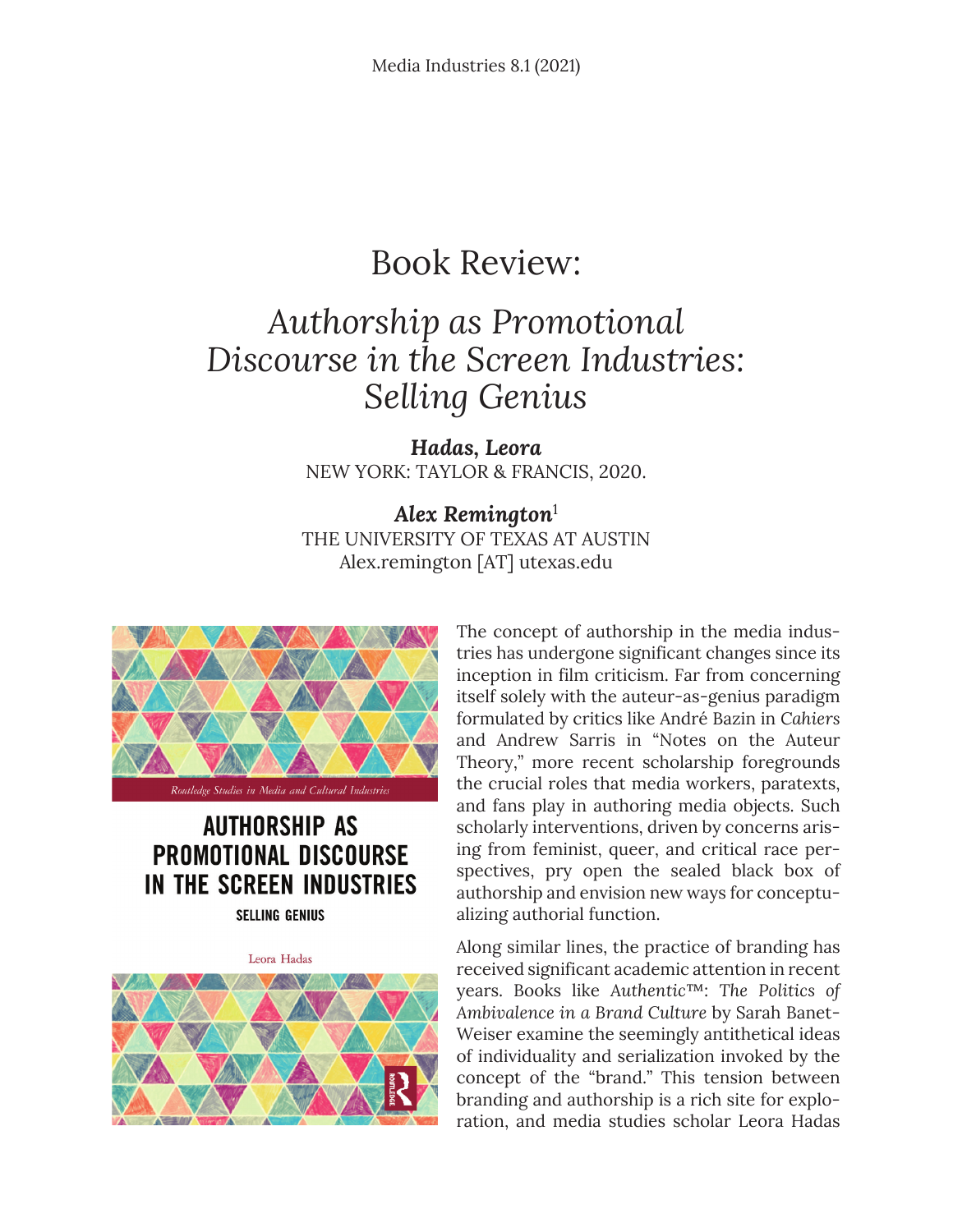takes it as her starting point for *Authorship as Promotional Discourse in the Screen Industries: Selling Genius*. Synthesizing concepts of identity, networked authorship, and branding, Hadas seeks to understand evolving models of transmedia authorship by using a site of analysis crucial to the media industries: promotion in mainstream media franchises.

The book, comprising five body chapters and a conclusion, moves from theoretical considerations to case studies of film, television, and video games. Hadas uses the first chapter to establish a theoretical spine for a concept she describes throughout her book as promotional authorship. At the outset, she notes that her study "departs from questions of whether the auteur exists, and who is the true auteur, towards questions of what the auteur is *for*, [and] how the auteur is *constructed* within a complex system of publicity and promotion."2 The idea of a "constructed" author, Hadas notes, originates with poststructuralist and Foucauldian notions of networked identity and builds momentum through engagement with industry and audience-facing paratexts. Hadas maintains that the figure of the author—which has particular origins, traits, and dispositions that elicit individuality—must now be managed as a brand across diverse media texts.

Processes of branding the author, moreover, contribute to cohesion, consistency, and elimination of repetition and artificiality across media sites. As a result, authorship gains currency as a tool for brand promotion and value. The continuing use of Ryan Murphy's name to promote anthology series like *American Crime Story* and *American Horror Story*, which involve different writers, directors, producers, and actors, is one example. Hadas' treatment of promotion as a "function" of authorship marks a major intervention made by this book: she uses nontraditional texts like trailers, trade press, corporate blogs, conventions, and fan spaces to indicate the discursive flow of authorial value between industries and audiences.<sup>3</sup>

The choice to theorize unconventional texts points to Hadas' challenge of the longstanding art/commerce binary. To further this aim, Hadas wisely uses case studies of mainstream American media objects like franchise blockbuster films, scripted network TV shows, and "triple-A" video games. This focus gives her the latitude to theorize authorship in a manner resistant to the prevailing taste for independent fare rooted in auteur-*contra-*system lore. Rather than simply examining the franchises themselves, however, she analyzes how authorship is produced via a range of audience-facing paratextual and industrial sites.<sup>4</sup> Time also plays a critical role in Authorship, as Hadas uses a ten-year period between 2006 and 2016 to frame her argument. This period witnessed enormous changes in media-making practices due to the rise of streaming services, splintering audiences, and the heightened prioritization of intellectual properties by media corporations. The book's structure, which includes chapters on film, television, and video games, is thematic rather than chronological. By crafting her book in this way, Hadas draws out the media-specific nature of promotional authorship. This is another important point implicit in Hadas' study: audience-facing authorial paratexts function in accordance with their respective industries. To synthesize this information, she combines discourse analysis and production studies in a move consistent with media industries approaches that emphasize negotiated agency and power.

Hadas devotes her second chapter to an analysis of promotional authorship in blockbuster film franchises, a starting point that effectively underscores the systemic and structural changes media companies faced over the last decade. The industry has responded to these seismic shifts, Hadas notes, with core strategies such as franchise filmmaking, legacy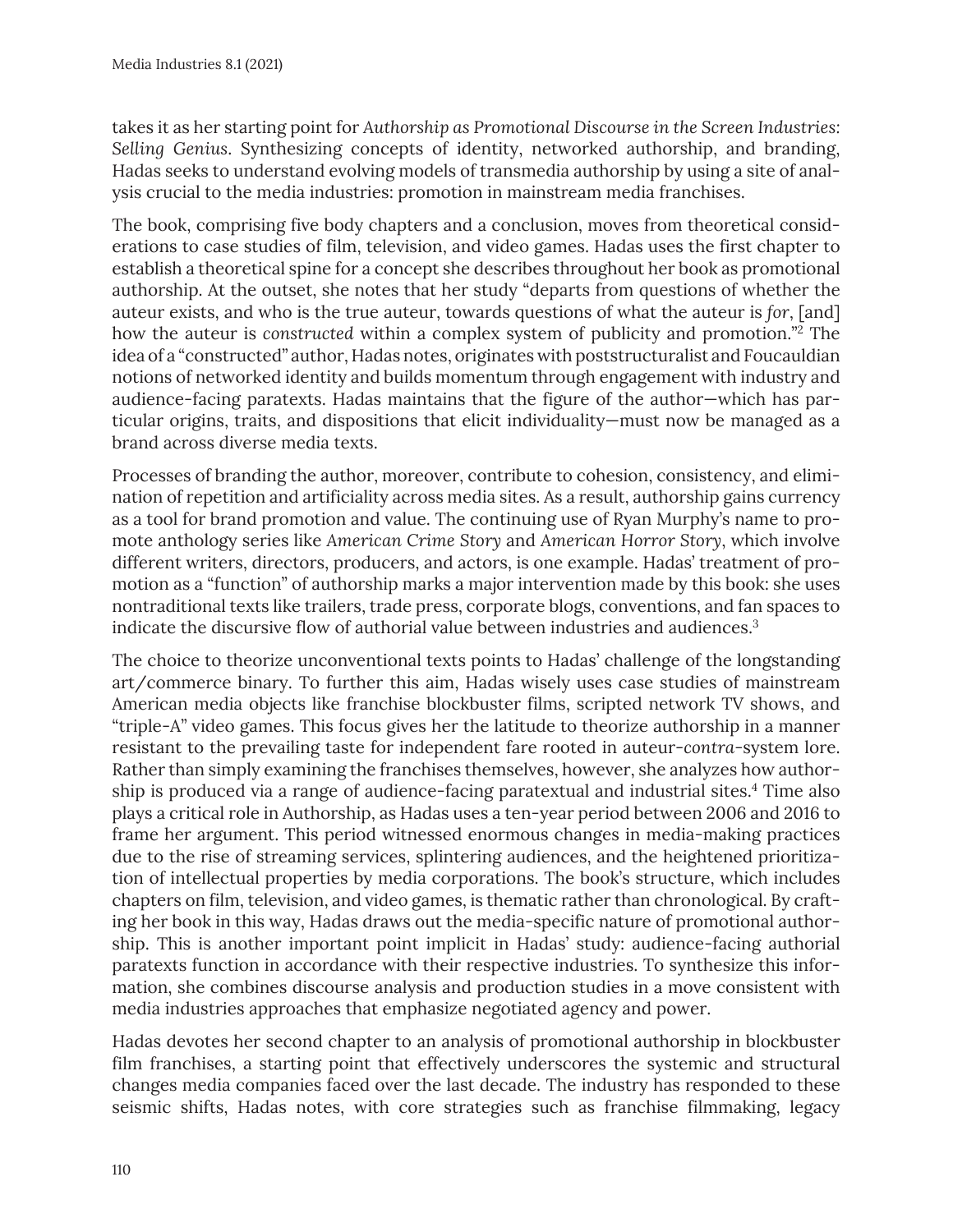intellectual properties, and cinematic worldbuilding. It is against this backdrop that Hadas charts the tactical use of authorship to promote evolving "cinematic universe" brand identities and to build value for these properties. Hadas chooses three case studies for this chapter: *Star Trek*, the Marvel Cinematic Universe (MCU), and the *Star Wars* Cinematic Universe (SWCU). Each of these franchises gives Hadas the opportunity to illustrate the "narrative positioning [of] creative individuals" across disparate audience-facing paratexts in order to accrue brand value that (hopefully) translates to fiscal value.<sup>5</sup> While J. J. Abrams's association with the *Star Trek* franchise remains the more traditional authorial study, the book's examination of Marvel Studios president Kevin Feige and LucasFilm president Kathleen Kennedy within the MCU and SWCU has far-reaching implications. Far from being director-authors, these studio executives oversee the building of entire cinematic worlds or shepherd properties from one generation of makers and audiences to the next. They also build value for their properties through careful use of industrial paratexts. Making the case that these studio executives represent an understudied type of author in filmed entertainment, she astutely observes both the expanding nature of authorship roles in film production and the means by which these figures further collapse the art/commerce binary.

Hadas paints an even more robust portrait of promotional authorship as she turns her attention to television in chapter 3. In this chapter, Hadas elaborates on the blurring of creative production and brand management roles through case studies on Ryan Murphy and the various showrunners of *The Walking Dead*. With each of these cases, Hadas highlights different tensions that arise in the brand-author paradox. She shows how heightened demand for content necessitates a clear authorial signature to maintain brand cohesion. Analyzing trade press and publicity materials, Hadas charts Murphy's ascension from celebrated auteur of *Nip/Tuck* to "megaproducer" of *American Horror Story* and *American Crime Story.* In contrast to Murphy's highly visible brand identity, ever-present despite the wide range of content with which he is involved, *The Walking Dead* operates without a clear, stable authorial voice. In the latter case, Hadas discusses how *The Walking Dead* used promotional authorship, highlighting original showrunner Frank Darabont's vision for the franchise long after his departure and subsequent publicity-generating showrunner changes. In placing these cases next to each other, Hadas reveals the double-edged nature of promotional authorship. A firm signature can create a halo effect, attracting viewers to a show that lacks direct involvement of the author, but challenges arise when an author parts ways with a franchise heavily invested in brand-author promotional discourses. In the following chapter, an analysis of Shonda Rhimes' engagement with fans on Twitter allows Hadas the opportunity to connect promotional authorship with recent work in intersectional scholarship and fandom. As Hadas illustrates, Rhimes both builds upon and repudiates gendered dynamics in her interactions with fans on social media. Ultimately, however, the position Hadas takes on promotional authorship in television reflects the complicated framework of the medium itself, where authorial "discourses [are] subject to the changing demands of industrial realities and audience expectations."6

The video game industry, the focus of the book's final chapter, represents a radical departure from cinematic and televisual forms of promotional authorship. As Hadas notes, very little extant research looks to the discourses surrounding the "game developer figure, the terms in which it is coached, and the uses to which it is put."7 Immediately clear from Hadas' examination of triple-A video game authorship is the idea that the video game industry builds questions of creative production around teamwork, dispersed leadership, and iteration. This